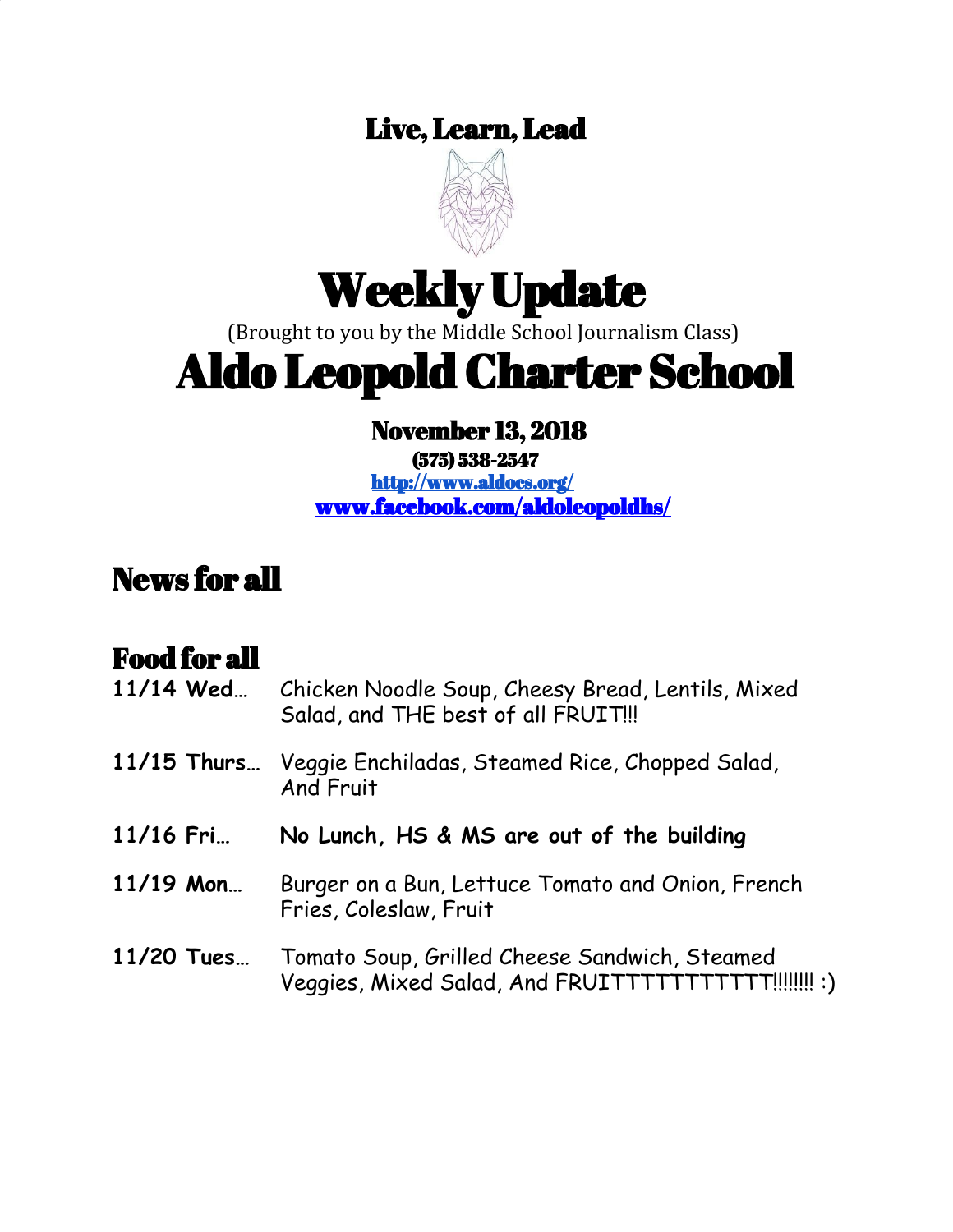## A letter from Mr. Knight

Dear Aldo Parents, students and staff,

As some of you know, I was in the hospital for quite some time after an exciting battle with appendicitis. I have been home since November 4<sup>th</sup> and am back at work on a limited schedule. Every day I come to work, I get a little stronger as my energy increases. I think seeing many of you last week has helped my stamina.

While in the hospital, I had a lot of time to reflect. This is something I constantly ask of my students but rarely engage in myself. As I thought about my situation, I felt a sense of gratitude because many of you had inserted yourselves into my thoughts. You did this by reaching out to me via text, email, phone calls, cards, gifts, visits and prayers. (yes, I could hear those too) Both staff and administration helped calm me by covering my responsibilities at school while students were compassionate and patient by doing my assignments to the best of their ability without the benefit of instruction. For this I am grateful.

I'm told that my recovery will take time so although I plan to teach my classes, I may leave school earlier or come in a little later for the next few weeks. I have an appointment with my surgeon on November  $19^{\text{th}}$  and from there we will decide when my appendix needs to come out (probably after January  $1<sup>st</sup>$  ) so thank you in advance for your continued support and patience. I am willing to work with all parents and students when it comes to grades, assignments, final exams or any confusion about Language Arts content, even if we need to work into the Christmas break.

As I climb back into the saddle again, I realize the value and support you all have given me. Thank you and I look forward to working with all of you in 2018 and beyond.

#### Now everyone knows

Our much beloved and respected **Jim McIntosh** is one of only a thousand other hard working and dedicated teachers in the state to earn the distinction of being Exemplary. We are all honored to have such a dedicated and brilliant man amongst our staff. Jim is quick to shine the spotlight on all the other teachers and staff at the school who support him in doing his job.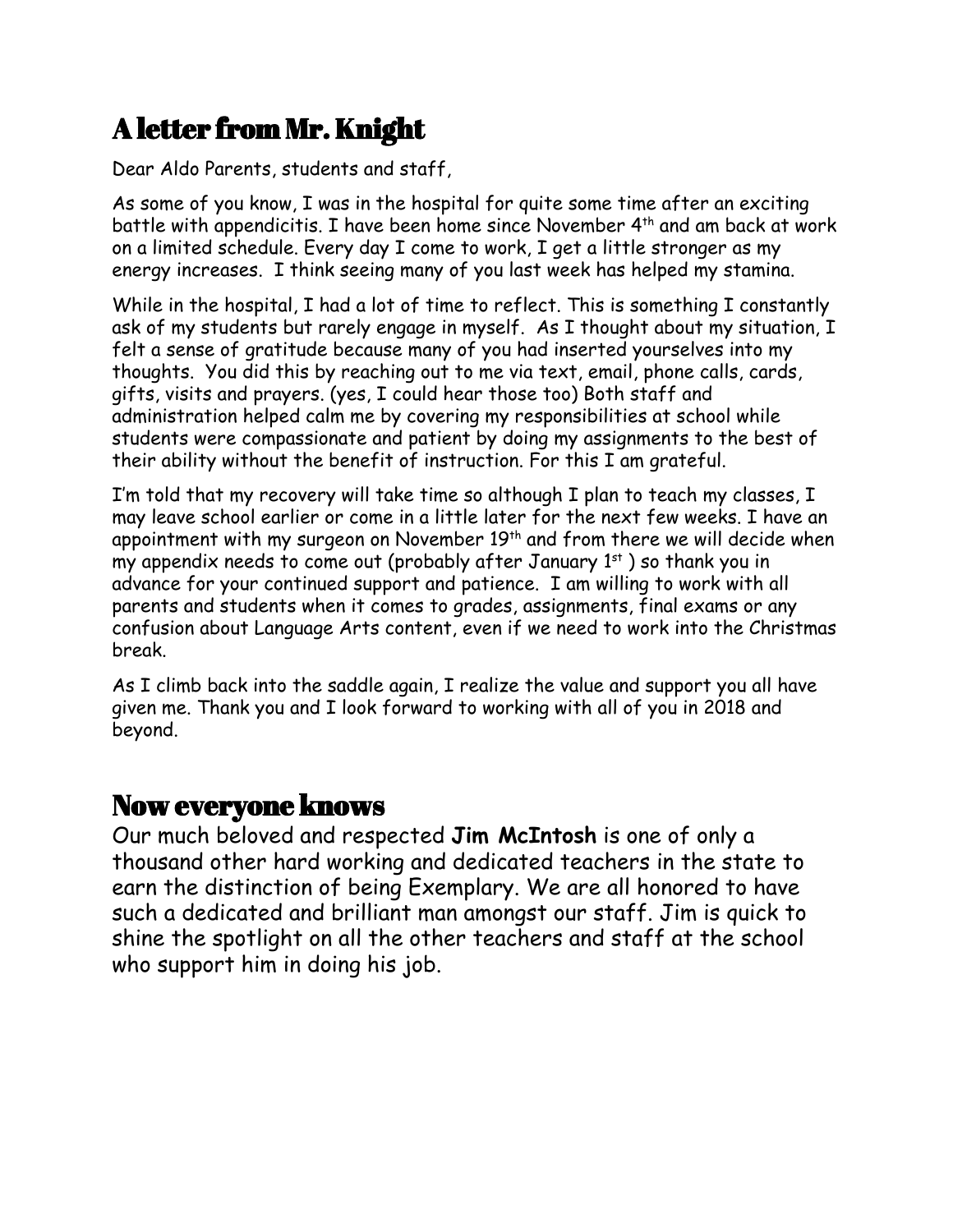## Student Of The Month



The hard-working students who were Student Of The Month for November!!! Aldo students Drew ( $8^{\text{th}}$  grade) and Margaret (12 $^{\text{th}}$  grade) are second and third from the right, respectively.

## **Committees**

To learn more about committees click [here](https://www.aldocs.org/committees.html) Risk [Mgmt](https://www.aldocs.org/risk-management.html)-

**Tuesday, November 13, from 4:30 PM- 6 PM, in Jim's Room** [GC](https://www.aldocs.org/about-the-alcs-governing-council.html)**-**

**Thursday, November 15, from 5- 5:30 PM, in Mrs. Chaney's room** (they will be going to parents night afterward)

#### **Give**

It's getting close to Thanksgiving and the Middle School Student Council has decided to do a food donation for people, cats, and dogs. All the food that you drop off at the front office before November 20 (in a box that says Food Here) will go to homeless shelters and animal shelters. So, if you have any canned goods or yummy dog or cat foods that you don't want, give them to people and animals that need it.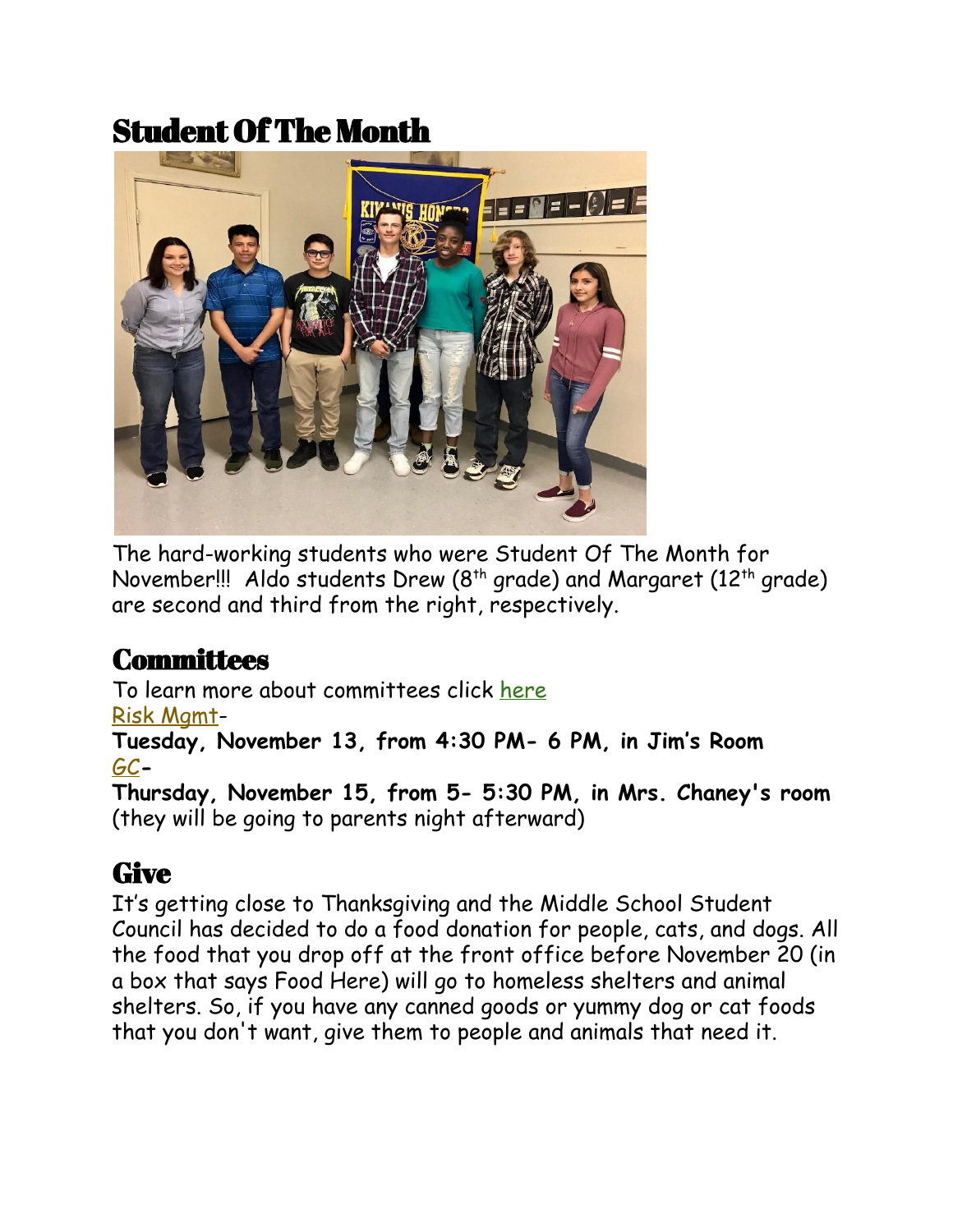#### [November](https://www.aldocs.org/) Events

- **13---------**Risk Management **4:30 PM**
- **15---------**Governing Council Meeting **5:00 PM**
- **15---------**SHAC Parent Night **5:30 PM**
- **19-20------**Senior Retreat
- **21-23------**Thanksgiving Break
- **26---------**Internships Presentations Due
- **28---------**Internship Showcase **4:30 PM**

### Look out high school, this future  $9^{\rm th}$  grader is motivated!

Every year **Ms. Phillips** chooses an enthusiastic and dedicated 8 th grade art student to be her assistant. She offers this assistant the opportunity to have their own art show. This year, unlike all other years, **her assistant Aria** said yes to the art show! To entice you to come to this unique show starting with the opening at **5:00 PM on Friday, see Aria's artist statement:** Within my artwork I try to capture unknown feelings. The pictures that I draw usually are feelings and emotions being poured out of me. Most of my work just uses colored pencil. Using color pencils is not easy to work with, but I am happy that they can be used in so many different techniques. My art usually contains a character that is not smiling. This is because sometimes I believe that we will put on fake smiles as if they were masks. All this does is hide or shelter our true feelings. Let's face it, we never will know the true feelings behind someone. My art is trying to make that point. Connect with my art on an emotional level, and let me ask you, what do you see? How do you feel? What is the unknown emotion?

#### Artists and Scientists, unite!

**Mrs. Chaney's 7th grade science classes** and **Ms. Phillips 6-8th grade art classes** collaborated for an **art/science project**. The art classes made a study guide of watercolors, and an animal, plant or a bacterial cell, interesting right? The 7th grade art students also had to teach the other art students about the cells they learned about in science class. Plus, they also had to teach the other 7th graders how to use watercolors (very nerve racking!!) You will find these watercolor cells at the **art show** which starts **Friday, December 7** and will run through **December 21** at Javalina Coffee House. That's all for now come back next week!!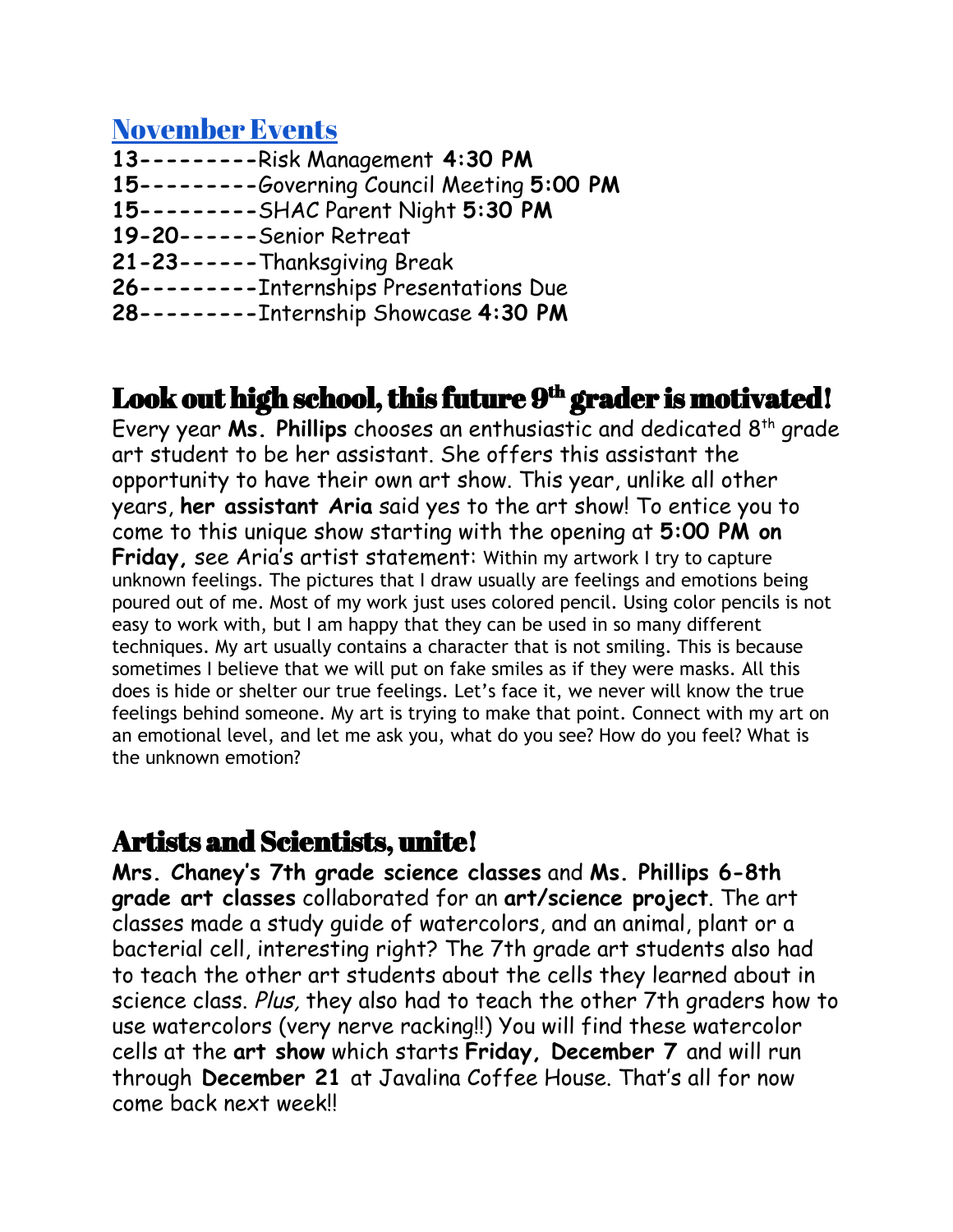### Justin Case

There has not yet been a snow delay this year, but if we have one, we would like to make sure the students know where to go. In the event of a snow delay, the Middle School will go to their **first class** and the High School will run according to the **following schedule**:

```
A or B block 10:00 AM – 11:40 AM
Lunch 11:45 AM – 12:10 PM
C or D block 12:15 PM – 1:55 PM
E or F block 2:40 PM – 3:40 PM
```
Information about delays/closures can be found [here](https://www.koat.com/weather/closings). And the school will send out a text and an email blast, so be sure that we have your up-to-date contact information.

### Lighted Christmas Parade

The middle schoolers and the high schoolers are building a float for the Lighted Christmas Parade (**Saturday, November 24**, see community events for more info) with the students from Montessori School. The theme will be the Dr. Seuss book The Lorax. The building of the float will happen on **Sunday, November 18, Friday, November 23, and Saturday, November 24** from **10:00 AM to 2:00 PM.** If you would like to help with this project please feel free to come and help at what was formerly Custom Steel Works at the end of Bullard

## Taking healthy risks an evening for Aldo parents

On **Thursday, November 15 from the 5:30-7:00 PM** the School Health Advisory Committee will host the annual **Parents' Night!** Put away your dance shoes and your '80s soundtrack, this one is about our kids (isn't it all?) At the beginning of every school year the 7-12 graders take the anonymous Behavioral Risk Survey. This survey queries students about their habits in and out of school: sleep, recreation, eating, relationships, studying, support systems, exercise,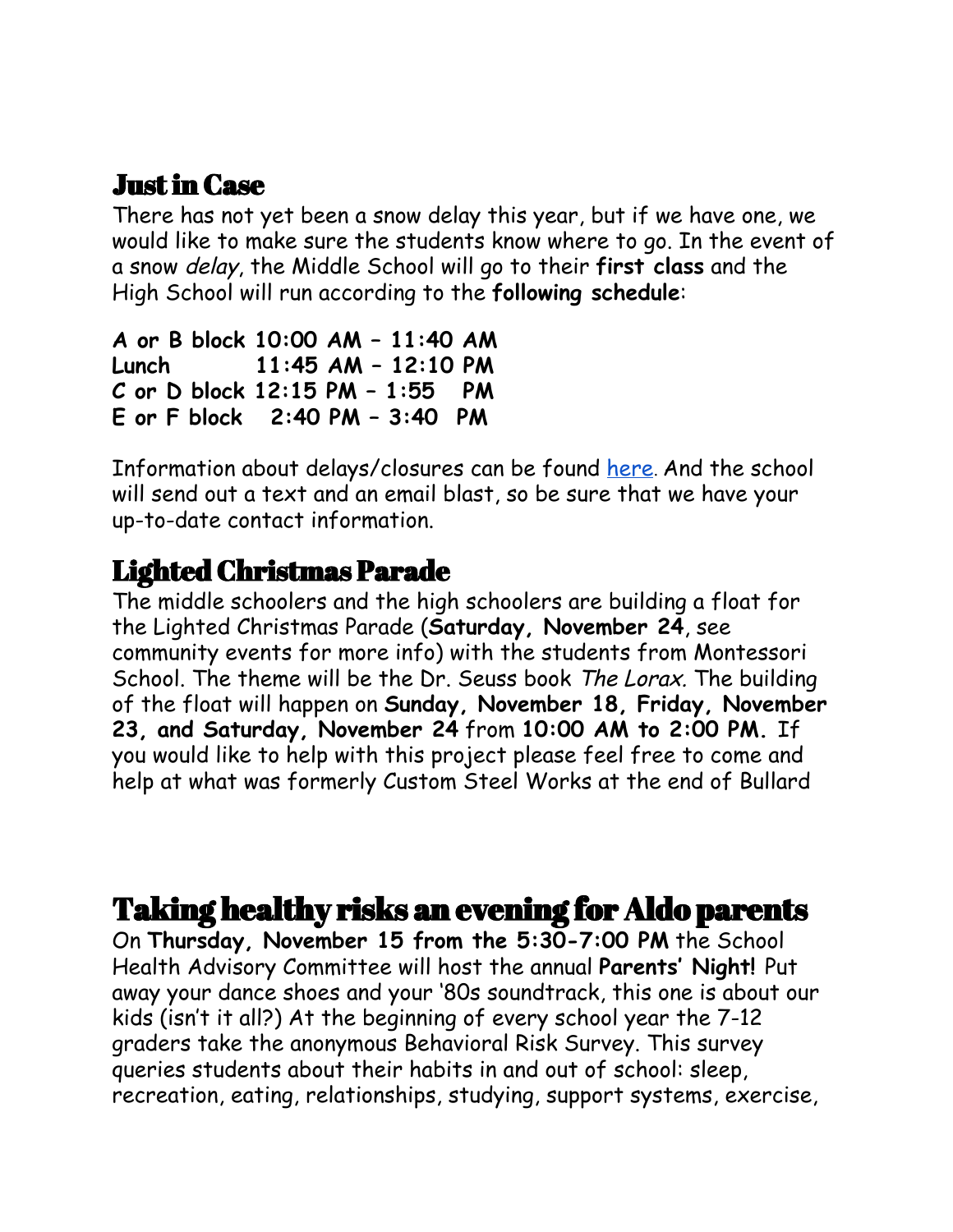drug use, mental health, you name it. We want to know what our students are dealing with, so we can best target concerns with support and education. Dinner will be provided while we tell you the 411 on the secret life of teenagers.

### A magical math journey

A few Aldo students and one  $8<sup>th</sup>$  grade math teacher are dancing in this year's National Dance Institute performance. The theme this year is A Mathmagical Journey. We hope to see you on **Friday November 16, at 10:30 AM, 12:30 PM, and 7 PM,** or all three!!!!! To find out more about NDI click [here](https://www.ndi-nm.org/)

# High school

## We told you so

For the third time in a row we will remind you that the senior retreat is happening on **Monday, November 19 – Tuesday, November 20** at the Wilderness Lodge in Gila Hot Springs. Expect your senior back at the school by 3:30 on Tuesday.

## Pitch in

**Friday, November 16** the community orientation class will be going to the Pitchfork Ranch. They will be learning about plants as food and medicine, as well as ranch and watershed restoration. **DO NOT FORGET YOUR BIG 5** (hat, water bottle, lunch, hiking shoes, journal and pencil).

## YCC/Internships

If your child participates in YCC/Internships they should check with Guy Ramirez, their YCC/Internship coordinator, to make sure they have over 35 hours for the second quarter of school. (Remember they need 72 hours to pass for the semester.) The YCC/Internship Showcase is coming up on **Monday, November 26**. Students that are doing internships have to have a poster board presentation and YCC crews are required to give a 10 minute PowerPoint presentation on the work they've done so far in our area.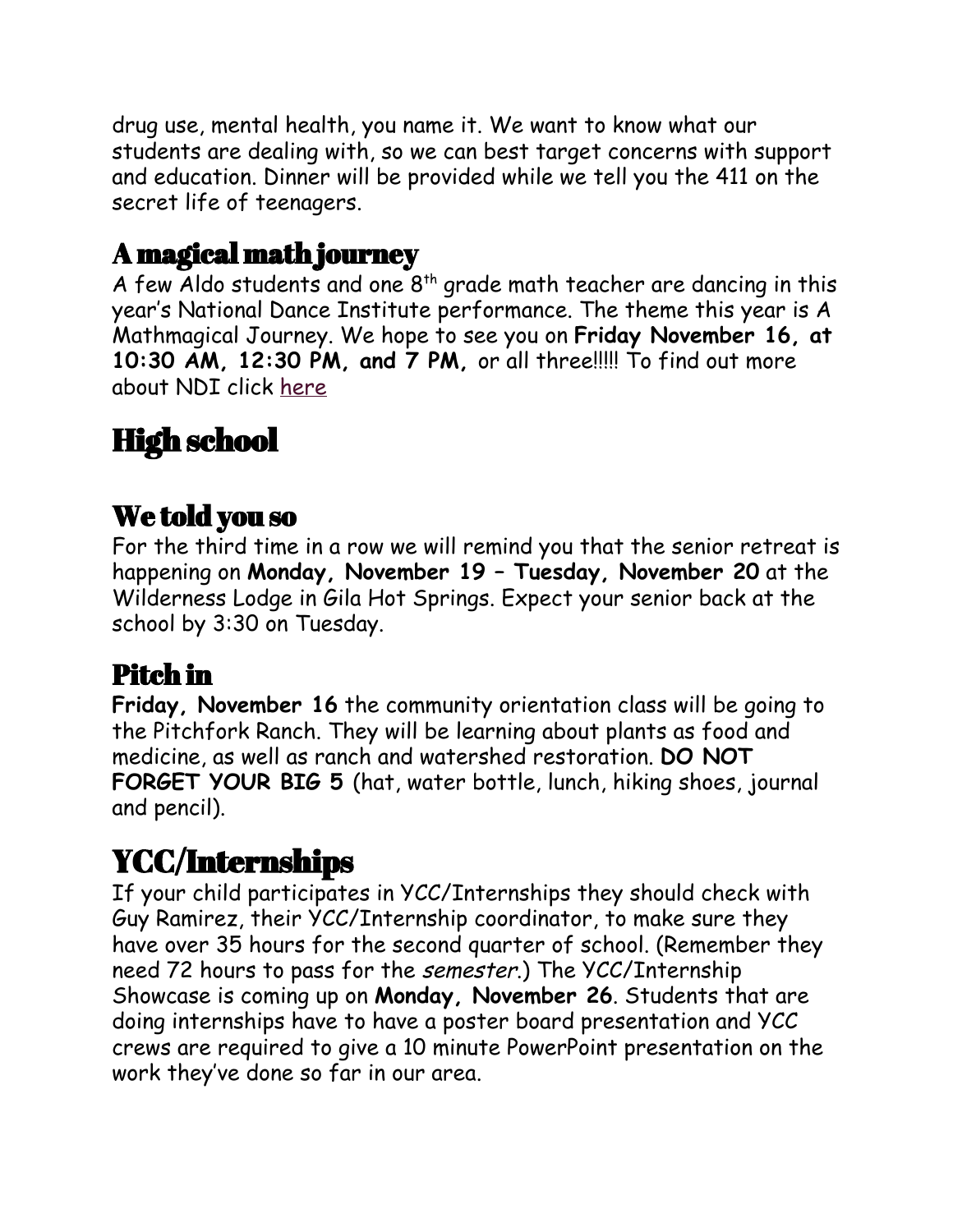## The Passionate Pursuit of Knowledge

As many of you know, project-based learning is an essential part of an ALCS education. At the end of last academic year and at the beginning of this, Aldo teachers met for a series of lively discussions, hoping to expand, deepen, and individualize Multidisciplinary Projects for our high-school students. Now, three weeks into the process they designed—with plenty of student input—high-schoolers have met at least twice with their mentors and most have launched their projects, developing essential questions and setting up time tables in order to complete their work by April 8. Some students are continuing with research begun last year, like sophomore Hawk Fugagli, who is expanding his research into the effect feral and trespass cattle have on the Gila River. Two seniors, Emily Cox and Izabela Chase, are working to complete an Aldo dream long in the works: creating a plant guide, complete with photos, taxonomic descriptions, and "fun facts," about the "Gila Hundred"—plants that grow in our bioregion and that demand our study and familiarity. Other students are undertaking film projects, like senior artist Gayla Lacy, who is shooting her own animated short. In the coming weeks, we'll keep you posted on how these ambitious and fascinating projects are progressing, with the ultimate goal of enticing you to see students' finished products when they present them to their peers, teachers, parents, and community members in mid-April.

## Middle school

#### Fabulous Friday

This **Friday, [November](https://www.aldocs.org/uploads/1/1/5/7/115705285/action___art__nov._16.pdf) 16** the Middle School will take the bus to the NDI performance at the university. Following the show, we will visit Jen Pack's art show at the McCray Gallery. Then we will eat lunch in Old James Stadium. After all that we will split up. Art teacher, Ms. Phillips has a new  $8^\text{th}$  grade art assistant each semester and encourages this assistant to put together their own art show. Finally one of these assistants took her up on this offer! 8th grader Aria will have a show at Javalina and we are all going to see it. **NEVER FORGET THE BIG 5: 2 water bottles or more, healthy snacks and lunch, journal and pencil, wide brimmed hat, and appropriate shoes.**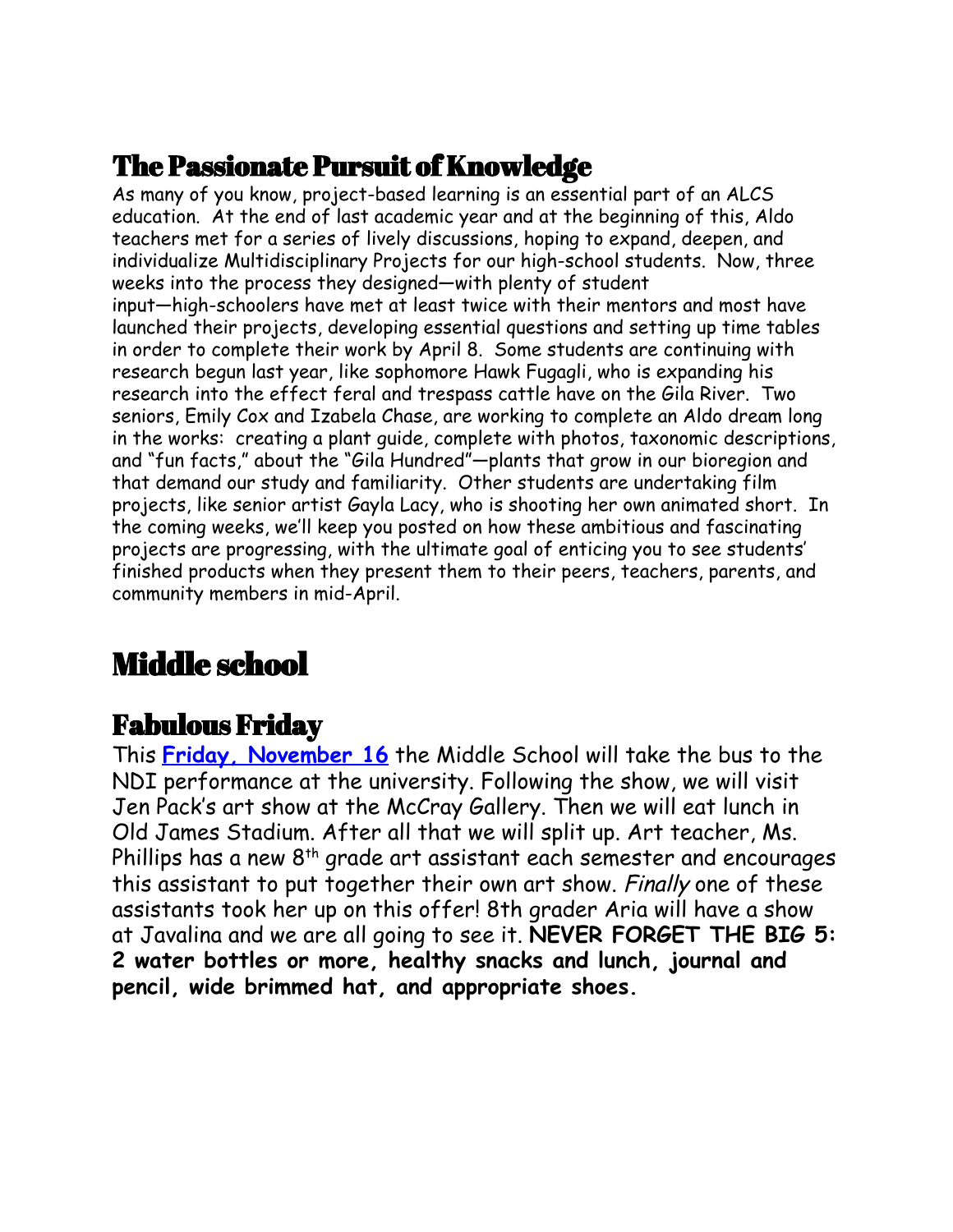## Community events

#### **Mossless**

The **Grant County Rolling Stones Gem & Mineral Society** will be holding their monthly Field Trip **Saturday, November 17** for all ages. The group will be meeting at the **Visitor's Center on Hudson Street** at **8:00 AM.** Participants will be collecting Agate and Zeolites along **Highway 15** north of Pinos Altos. Bring a rock hammer, eye protection, chisels, buckets, lunch, water, and chairs.

## The Xmas Parade

**The Annual Downtown Lighted Christmas Parade** will be from **7:00 PM- 9:00 PM** on **Saturday**, **November 24.** If you are going to be in the parade, you need to know where your group will be located. Make sure to wear warm clothes and maybe bring a chair. See you there and don't forget to shine every day!



It's the Fall season. The wind is blowing, leaves are falling off the trees, everything is getting hectic before the holiday season. That's why on **November 17, from 10:00 AM-3:00 PM the Fall Frenzy,**

**located on 3031 Highway 180 East,** will have many different types of vendor booths to shop for holiday gifts or just to treat yourself. This is a one-day only that you don't want to miss.

# Awards from Grant County

The Silver City **Grant County Chamber of Commerce and PNM** invite you to a participate in the 2018 Grant County Awards Banquet. There will be awards for 2018 business of the year, volunteer of the year, Linda k. Jones humanitarian of the year, and citizen of the year. The price for an individual chamber member is \$40.00 each, if you're not a member it's \$45.00. A Reserved table for people who are chamber members is \$280.00. The cost for a table for non-members is \$320.00. Register [now!](https://silvercity.chambermaster.com/eventregistration/register/4693) The doors will open at 6:00 PM And will close at 10:00 PM. For more information call **(575)-538-3785.**